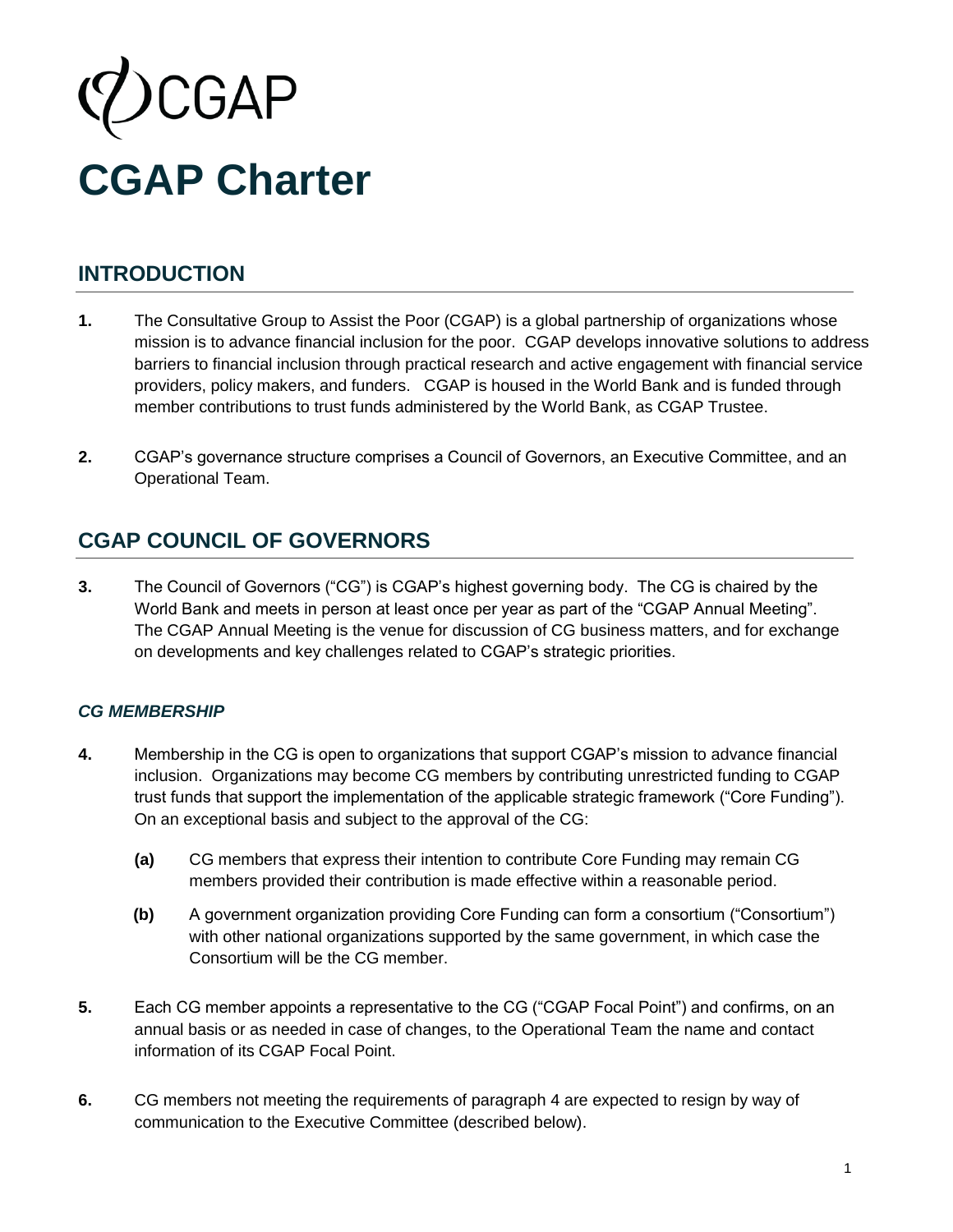

#### *ROLES AND RESPONSIBILITIES*

- **7.** The CG approves:
	- **(a)** CGAP strategic frameworks.
	- **(b)** Operational Team annual work plans and budgets.
	- **(c)** CG members.
	- **(d)** Changes to the Executive Committee (described below) constituency number and composition.
	- **(e)** At-Large Executive Committee members.
	- **(f)** Minutes of the CGAP Annual Meeting.
	- **(g)** "Targeted Funding" (described below) from CG members already meeting the Core Funding membership requirement.
	- **(h)** Amendments to this Charter, subject to provisions set out in section "Other".
- **8.** The CG:
	- **(a)** Participates in the recruitment of the Chief Executive Officer (described below) by providing inputs to the World Bank through the Executive Committee Chair (described below) on the terms of reference for the Chief Executive Officer position and providing feedback on the shortlist of candidates and final candidates.
	- **(b)** Provides inputs to the Operational Team on annual work plans and budgets, including on opening and closing of offices.

#### *DECISION-MAKING*

- **9.** Documents and other decision materials for CG approval are prepared by the Operational Team. The CG endeavors to make all decisions by consensus. If all practical efforts made do not lead to consensus, the CG Chair may call for a vote. Decisions put to a vote are made on the basis of a simple majority of the full CG, provided that such decisions; (i) do not conflict with terms of the administration agreements between CG members and the World Bank as trustee of CGAP trust funds; (ii) must be made with the agreement of the World Bank to the extent they relate to the roles and responsibilities performed by the World Bank; and (iii) do not conflict with the policies and procedures of any CG member organization. Each CG member has one vote in decisions made by the CG. The member organizations of a Consortium share one vote.
- **10.** Decisions can be made both in person, including by video or audio, at the CGAP Annual Meeting or other CG meeting, or electronically on a non-objection basis. If a CG member is unable to send a representative to a meeting at which a decision is being considered for approval, that CG member may provide inputs, including a vote if applicable, electronically or by telephone at the time of the meeting. The Operational Team will make arrangements for such inputs and/or votes to be reflected in the final decision.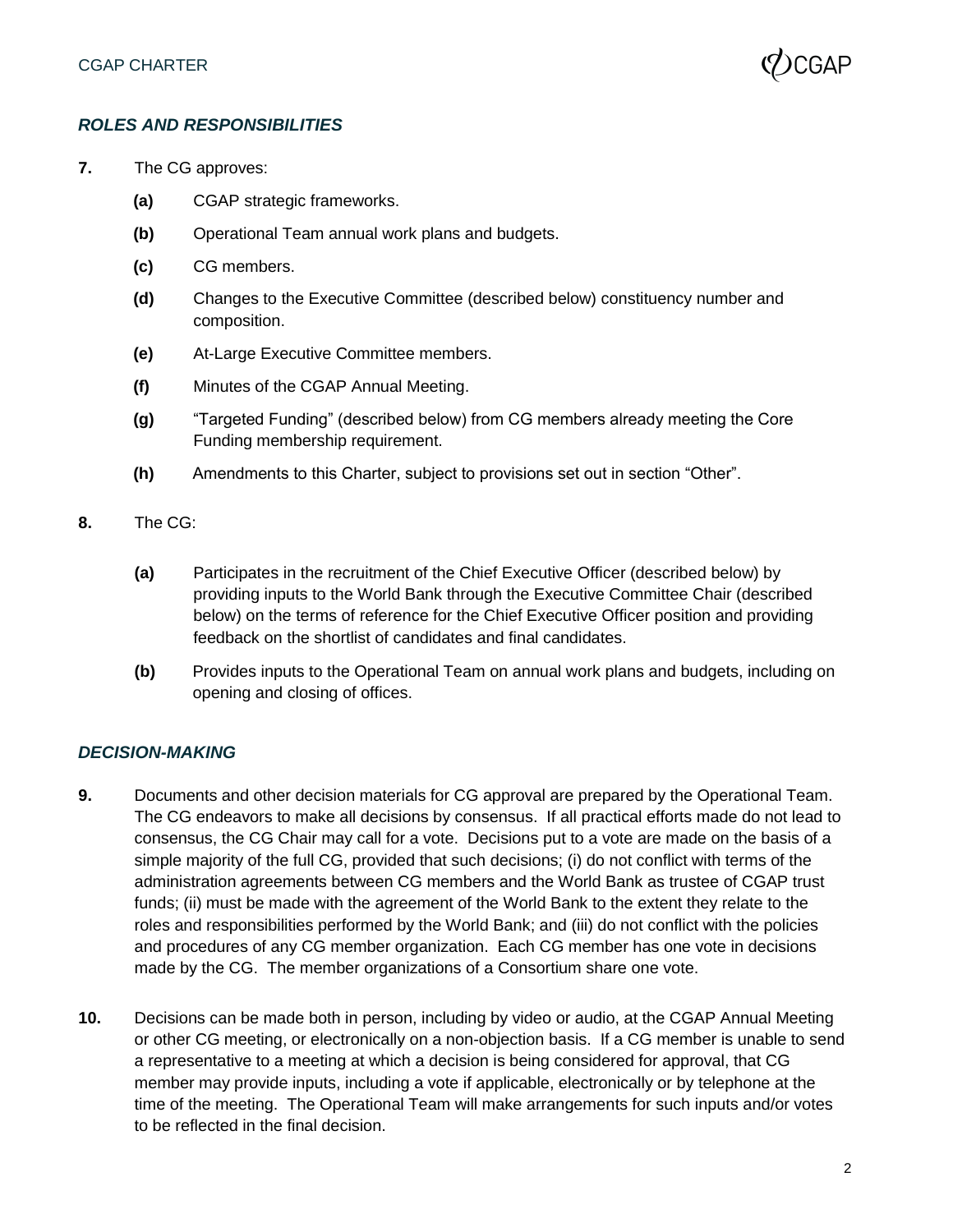

# **EXECUTIVE COMMITTEE**

- **11.** The Executive Committee (ExCom) advises, supports the work of, and is accountable to the CG. It serves as the communications link between CG members and the Operational Team.
- **12.** The ExCom meets in person at least twice per year, once in conjunction with the CGAP Annual Meeting. The ExCom Chair may call additional meetings, including in-person or by video or audio, as necessary. All ExCom members are eligible to vote on ExCom matters.
- **13.** ExCom members will not be compensated for their time, but costs associated with At-Large ExCom member attendance at ExCom meetings, CG meetings and other meetings (travel, hotel, per diem) will be covered by CGAP trust fund resources allocated for that purpose.

#### *MEMBERSHIP*

- **14. Composition***.* The ExCom has one representative for each constituency (see para 15 below); three At-Large representatives selected as individuals based on technical knowledge and leadership in CGAP strategic priorities; one representative of the World Bank as Trustee; and the Chief Executive Officer as ex-officio. All ExCom members are expected to be recognized experts in the area of financial inclusion and to act in a manner consistent with CGAP's mission.
- **15. Constituency Representation.**CG members are represented on the ExCom according to constituencies. There are five constituencies based on the organization type to which CG members are assigned: two for bilateral donor organizations, one for development finance institutions, one for foundations and one for multilateral organizations. The number and composition of constituencies may change from time to time reflecting changes in CG membership. Individual member organizations of a Consortium are assigned to a constituency based on their organization type. No more than one member organization of a given Consortium may serve on the ExCom at any given time.
- **16. Constituency Representative Selection:** ExCom members representing constituencies are selected from among members of the given constituency, through a nomination and election process initiated by the ExCom Chair and supported by the Operational Team. Decisions on ExCom members are by consensus if possible, and if not, by simple majority vote of the full constituency.
- **17. At-Large Member Selection:** At-Large members are elected by the CG. The process for nominating candidates for At-Large membership is initiated and led by a nomination committee comprising the ExCom Chair and three to five CG members selected by the ExCom Chair in consultation with the full ExCom. The nomination committee undertakes broad consultation with the CG and industry experts and solicits names of potential candidates. The nomination committee conducts due diligence on the most promising candidates and nominates to the CG one candidate per open At-Large ExCom seat.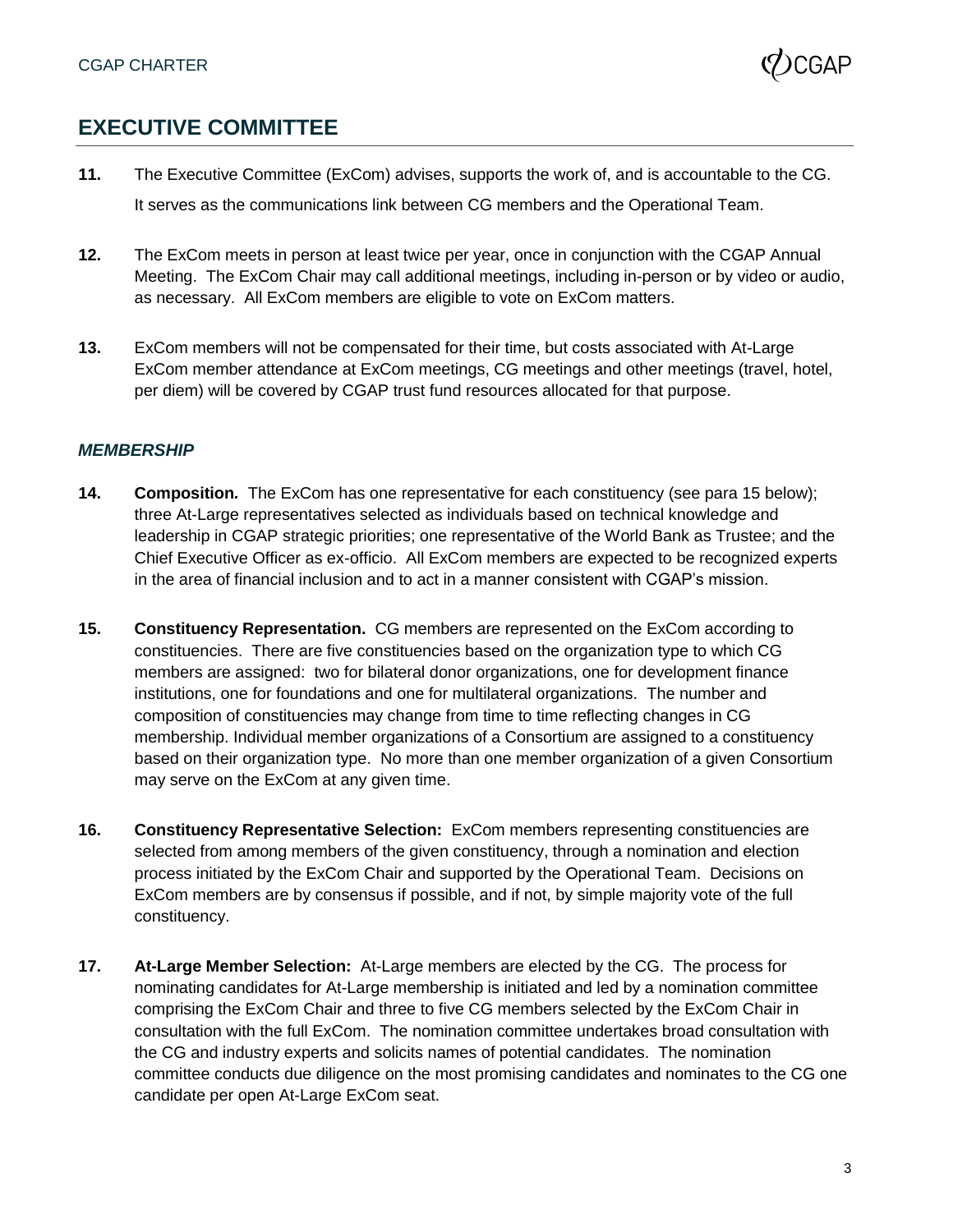

- **18. Member Terms:** ExCom member terms are three years beginning on July 1 following selection. All ExCom members are eligible to serve a succeeding two-year term. Elected ExCom members must be re-elected to such succeeding term. In exceptional circumstances, the CG may approve an extension of an ExCom member's term for up to one additional year. If an elected ExCom member is unable to serve a full term, the ExCom Chair will initiate the process of selection of that member's successor. The term of the newly selected ExCom member will be the period from the date of selection to the end of the term of their predecessor plus three years starting July 1 after their selection. ExCom membership is not transferrable.
- **19.** ExCom members are expected to be willing and able to serve their applicable term and to dedicate sufficient time to fulfil ExCom roles and responsibilities.

### *ROLES AND RESPONSIBILITIES*

- **20.** The ExCom provides recommendations to the CG for approval of:
	- **(a)** CG members.
	- **(b)** Changes to the ExCom constituency composition.
	- **(c)** At-Large ExCom member selection.
	- **(d)** Targeted Funding from members already meeting the Core Funding membership requirement.
	- **(e)** Amendments to this Charter.
- **21.** The ExCom:
	- **(a)** Provides strategic guidance to the CG, the CEO and the Operational Team on strategic frameworks and Operational Team annual work plans and budgets.
	- **(b)** Reviews the Operational Team's delivery of the approved annual work plan and budget.
	- **(c)** Reviews implementation of the results framework for the applicable five-year strategy.
	- **(d)** Commissions a mid-term evaluation of CGAP's performance against CGAP's applicable five-year strategy and other external evaluations as appropriate.
	- **(e)** Provides inputs to the World Bank on the performance review of the CEO.
	- **(f)** Undertakes other tasks as requested by the CG.

#### *DECISION-MAKING*

**22.** ExCom members representing constituencies consult with their constituency members on matters requiring CG decision. The ExCom endeavors to make all decisions by consensus. If all practical efforts made do not lead to consensus, the ExCom Chair may call for a vote. Decisions put to a vote can be made on the basis of a simple majority of the full ExCom. Each ExCom member has one vote on decisions made by the ExCom. In the case of a tie vote, the vote of the ExCom Chair shall prevail.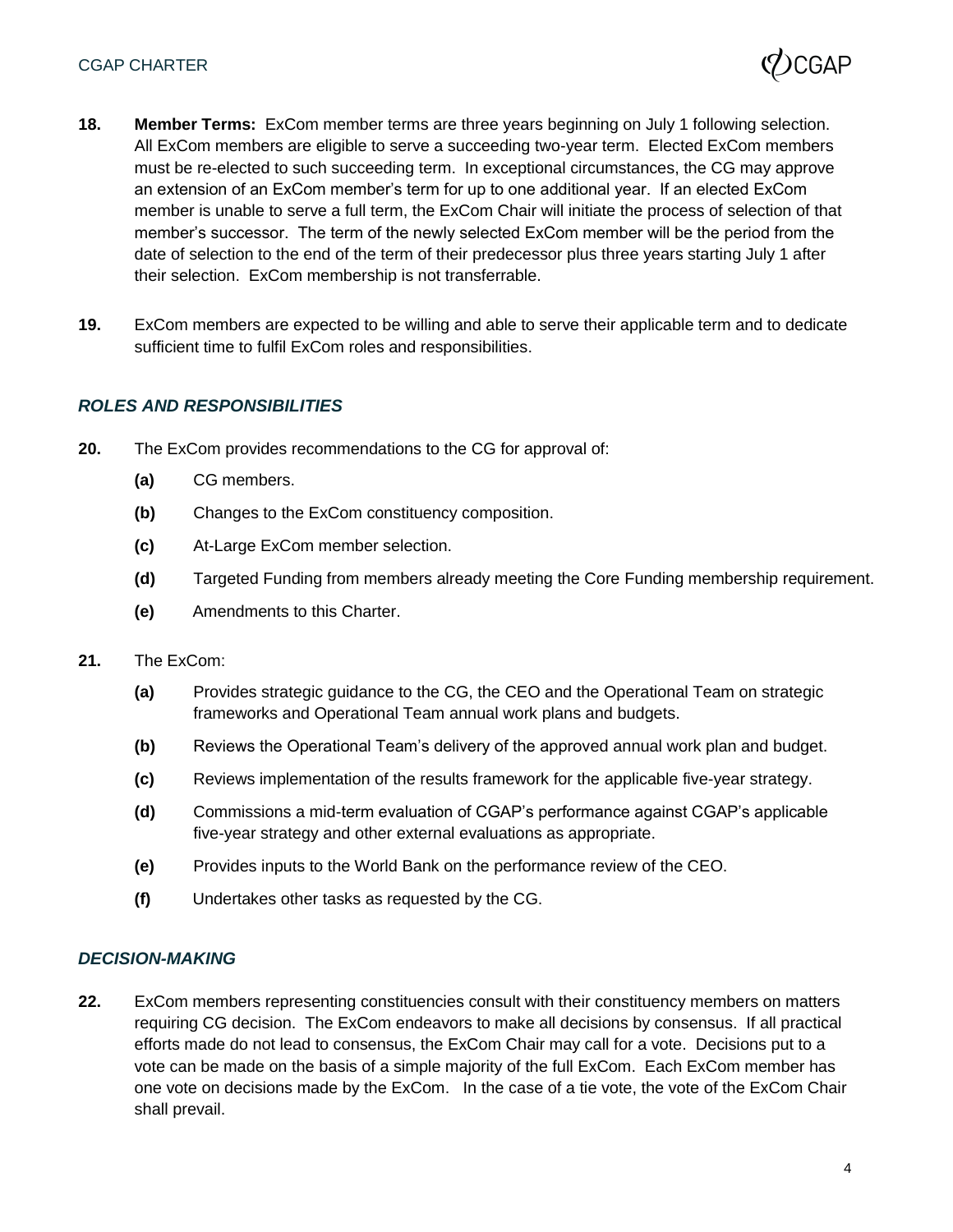

**23.** Decisions can be made both in person at ExCom meetings, including by video or audio, or electronically on a non-objection basis. If an ExCom member is unable to attend a meeting at which a decision is being considered for approval, that member may provide inputs, including a vote if applicable, electronically or by telephone at the time of the meeting. The Operational Team will make arrangements for such inputs and/or votes to be reflected in the final decision.

#### *EXCOM CHAIR*

**24.** The ExCom Chair is selected by, and from among, its members. The ExCom Chair facilitates fulfilment by ExCom of its roles and responsibilities.

#### **Roles and Responsibilities**

- **25.** The ExCom Chair:
	- **(a)** Convenes and chairs ExCom Meetings.
	- **(b)** Represents the ExCom at the CGAP Annual Meeting, issuing notices and updates to the CG as necessary.
	- **(c)** Determines agenda for ExCom meeting with support from the Operational Team.
	- **(d)** Leads ExCom member selection processes with the support from the Operational Team.
	- **(e)** Liaises with the World Bank, on behalf of the ExCom and CG, on the recruitment of the CEO.
	- **(f)** Coordinates on behalf of the ExCom and the CG, input to the World Bank on the annual performance review of the CEO.

### **OPERATIONAL TEAM**

**26.** CGAP's Operational Team is responsible for preparation and implementation of approved strategies, and approved annual work plan and related budget. Operational Team staff members, including the Chief Executive Officer are staff of the World Bank subject to World Bank's policies and procedures. They are technical and administrative professionals recruited on the basis of expertise relevant to CGAP. The Operational Team is supervised on a day-to-day basis by the CGAP Chief Executive Officer and is headquartered at the World Bank's offices in Washington, DC. It also has an office at the World Bank's Paris office.

#### *ROLES AND RESPONSIBILITIES*

- **27.** The Operational Team prepares all documents and other decision materials for CG approval and implements related CG decisions as appropriate, including:
	- **(a)** CGAP strategic frameworks.
	- **(b)** Operational Team annual work plans and budgets.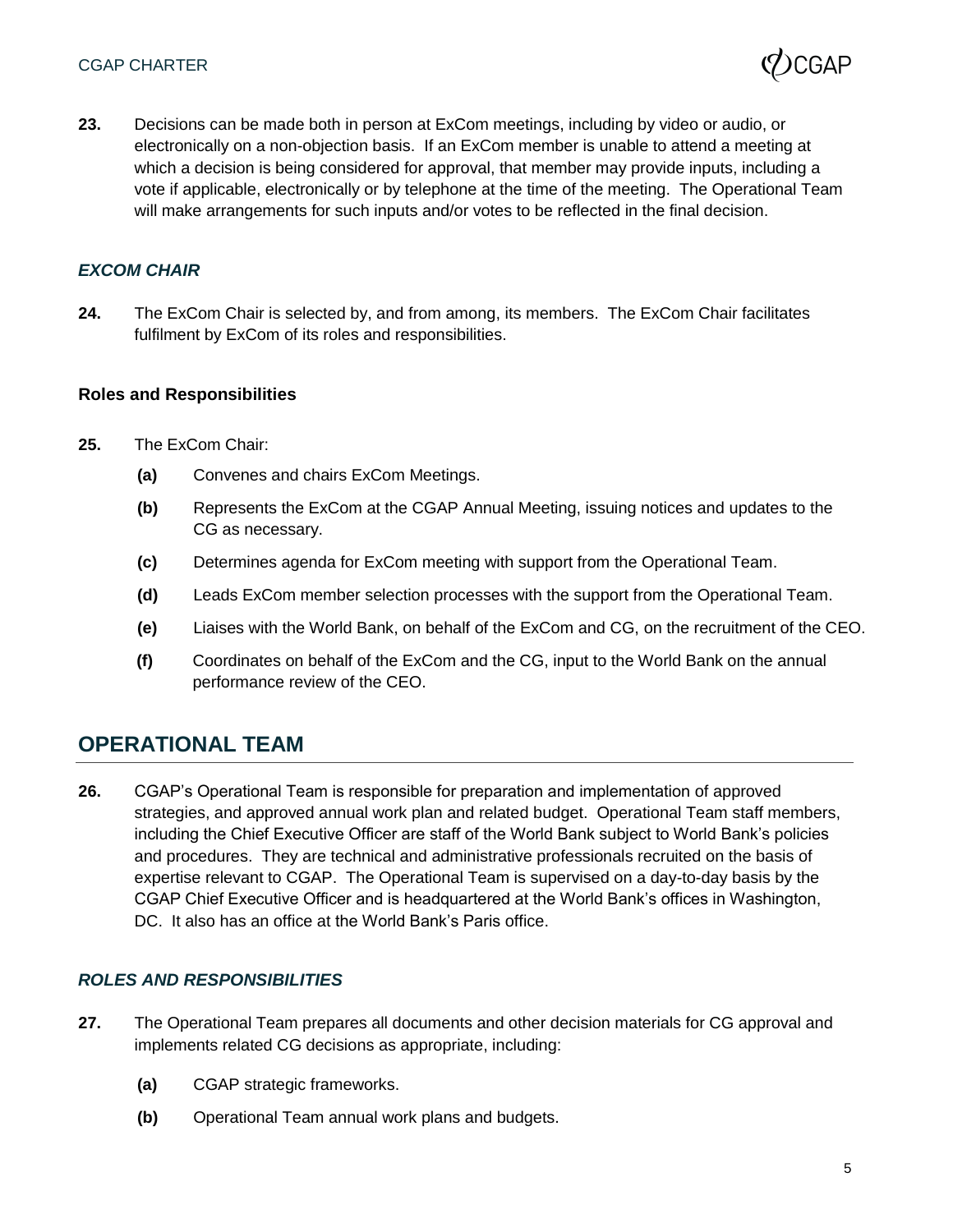

- **(c)** CG members.
- **(d)** Changes to the ExCom constituency structure.
- **(e)** Selection of At-Large ExCom members.
- **(f)** Minutes of the CGAP Annual Meeting.
- **(g)** Acceptance of Targeted Funding.
- **(h)** Amendments to this Charter.
- **28.** The Operational Team:
	- **(a)** Prepares CGAP's Results Framework
	- **(b)** Provides periodic status reports to the CG on implementation of annual work plan and budget and Results Framework.
	- **(c)** Handles requests for new CG membership.
	- **(d)** Maintains CG member list and follows-up with CG members on their contributions.
	- **(e)** Prepares CG member contribution table for review and recommendation by ExCom to the CG for approval of CG members.
	- **(f)** Provides administrative support to the CG and the ExCom including coordination of in person and virtual meetings, developing agenda for CG and ExCom meetings, handling no-objection and decision-making processes, documenting decisions, maintaining records of CG and ExCom business.
	- **(g)** Organizes and coordinates meetings and workshops from time to time for members and other participants, to discuss the broader financial inclusion agenda and strategies.
	- **(h)** Undertakes other tasks as required by the CG and/or the ExCom.

### *CHIEF EXECUTIVE OFFICER*

- **29.** The CEO provides intellectual leadership for CGAP and manages the day-to-day operations of the Operational Team including strategy development, planning and implementation, budget and human resources management and resource mobilization. The CEO is recruited to a Director position within the World Bank, reports to the World Bank and is accountable to the ExCom.
- **30.** Recruitment of the CEO is through a competitive process organized by the World Bank under its policies and procedures, with inputs from the CG as set out in this Charter. The ExCom Chair works closely with the World Bank during the recruitment process and serves as the interlocutor between the CG and the World Bank.
- **31.** The CEO is appointed for a term of four years. Based on performance reviews in accordance with the World Bank's human resource policies and procedures, which shall include inputs from the ExCom Chair representing the ExCom, the CEO's four-year term appointment may be extended